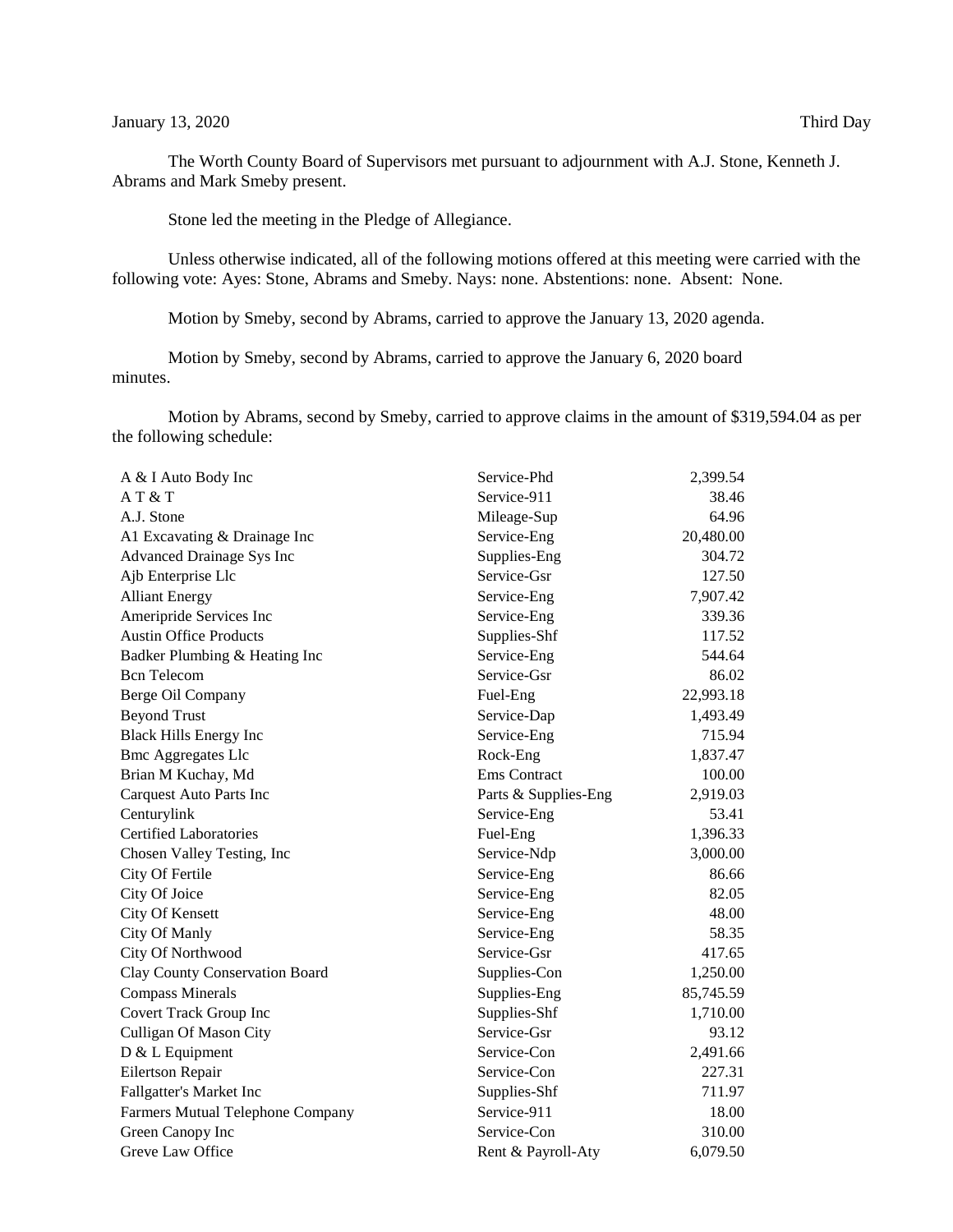| <b>Heartland Power Coop</b>                | Service-Wwt        | 4,139.86 |
|--------------------------------------------|--------------------|----------|
| Hogen Lawn Care                            | Service-Con        | 1,710.00 |
| Huber Supply Co Inc                        | Supplies-Eng       | 486.32   |
| Ia Dept Of Natural Resources               | Service-San        | 50.00    |
| Ia Prison Industries                       | Supplies-Eng       | 1,038.00 |
| Ia Secretary Of State                      | Notary-Trs         | 30.00    |
| Ia State Assn Of Assessors                 | Dues-Asr           | 650.00   |
| Ip Pathways                                | Service-Dap        | 5,850.00 |
| J & J Machining Welding & Fabricating      | Supplies-Eng       | 76.50    |
| Jade Equipment Co. Ltd.                    | Parts-Eng          | 942.96   |
| Jayne Lupkes                               | Mileage-Plz        | 125.28   |
| Jessica Reyerson                           | Mileage-Phd        | 72.00    |
| Jill Schutz                                | Mileage-Phd        | 3.40     |
| Joel Rohne                                 | Supplies-Dap       | 1,699.95 |
| Joe's Collision & Performance Inc          | Service-Shf        | 50.39    |
| Kelly Hardware                             | Supplies-Gsr       | 610.38   |
| Kenneth Abrams                             | Reimb-Sup          | 713.59   |
| Kirschbaum Elec & Plumbing                 | Supplies-Con       | 236.85   |
| Lair's 66                                  | Fuel-Eng           | 40.00    |
| Larsen Plumbing & Heating Inc              | Service-Eng        | 851.90   |
| Lexisnexis                                 | Service-Aty        | 171.00   |
| London Deer Creek Cemetery                 | Care Of Graves-Vaf | 128.00   |
| Mandi Terlisner                            | Mileage-Phd        | 9.50     |
| Manly Junction Signal                      | Renewal-Shf        | 50.00    |
| Marco Technologies Llc                     | Service-Dap & Asr  | 700.62   |
| Mark Smeby                                 | Mileage-Sup        | 164.72   |
| Me Bulbs                                   | Parts-Eng          | 307.67   |
| Mediacom                                   | Service-Gsr        | 219.95   |
| Meghan Rydstrom                            | Mileage-Phd        | 52.00    |
| Mid-States Organized Crime Information Ctr | Dues-Shf           | 150.00   |
| Northwood Anchor Inc                       | Renewal-Trs        | 114.00   |
| Northwood Sanitation Llc                   | Service-Gsr        | 191.50   |
| Nsb Bank                                   | Service-Trs        | 248.85   |
| Nuss Truck & Equipment Inc                 | Parts-Eng          | 2,698.35 |
| <b>Pitney Bowes</b>                        | Supplies-Dap       | 416.46   |
| Plunkett's Pest Control Inc                | Service-Gsr        | 104.00   |
| <b>Premier Cleaners</b>                    | Service-Shf        | 9.33     |
| Printing Services Inc                      | Supplies-Sdp       | 18.78    |
| <b>Quill Corporation</b>                   | Supplies-Phd       | 137.90   |
| Ram Systems                                | Service-Phd        | 720.00   |
| Reindl Repair                              | Service-Phd        | 35.27    |
| <b>Richard Brumm</b>                       | Reimb-Eng          | 320.28   |
| <b>Rick Christeson</b>                     | Reimb-Eng          | 35.00    |
| Shana Butler                               | Mileage-Phd        | 16.15    |
| Singelstad's Hardware                      | Parts-Eng          | 36.93    |
| <b>Smith Services</b>                      | Service-Gsr        | 186.40   |
| Sorenson's Appliance & Tv                  | Service-Shf        | 619.00   |
| <b>Standard Bearings</b>                   | Parts-Eng          | 558.49   |
| <b>Staples Credit Plan</b>                 | Supplies           | 216.84   |
| <b>State Medical Examiners Office</b>      | Service-Mex        | 8,327.64 |
| Tami Young                                 | Rent-Chm           | 300.00   |
| <b>Trading Post</b>                        | Supplies-Con       | 71.09    |
| <b>Tyler Bachtle</b>                       | Cleaning-Gsr       | 172.25   |
|                                            |                    |          |